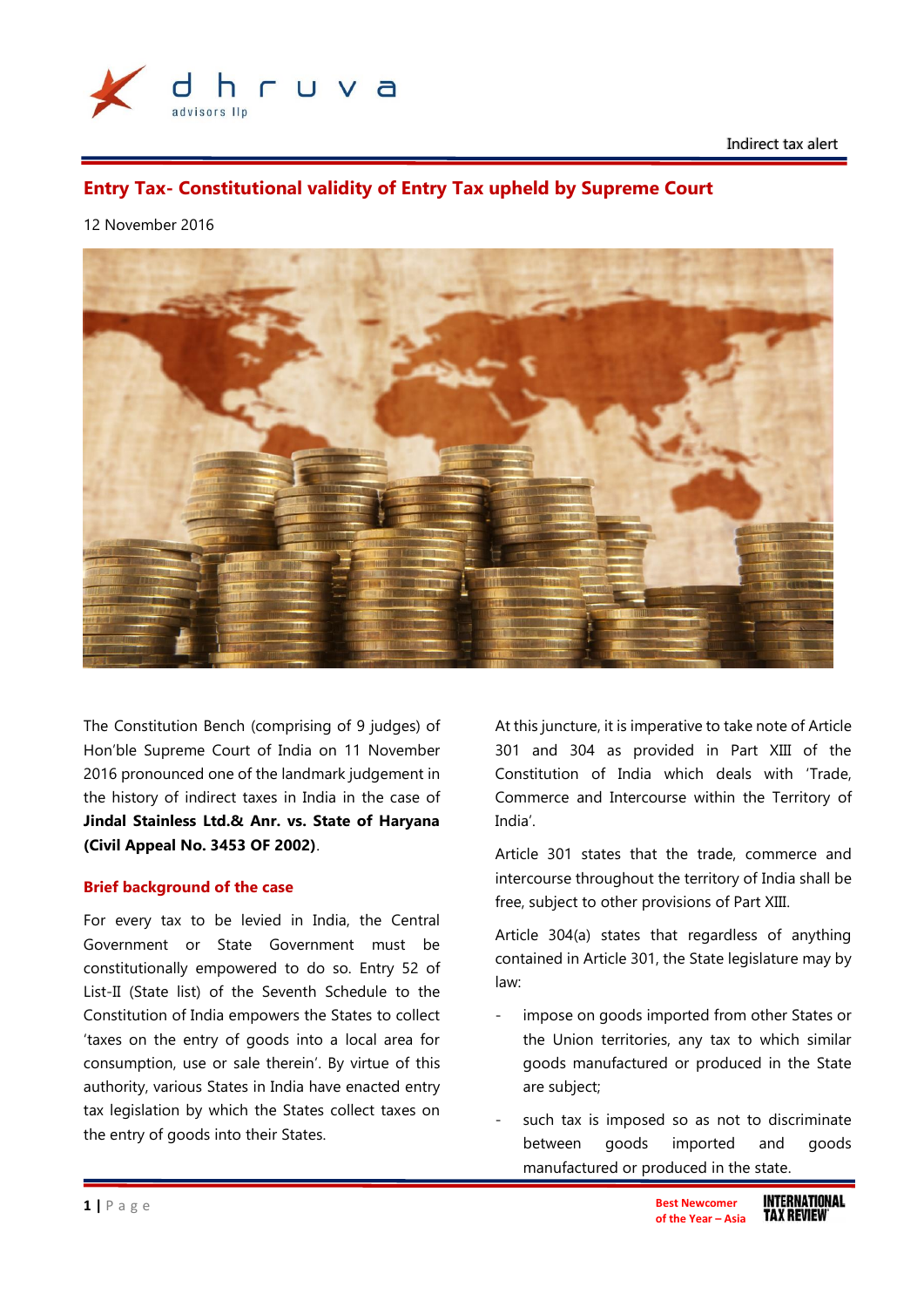Article 304(b) empowers the State to impose, by law, such reasonable restrictions on the freedom of trade, commerce or intercourse with or within that State as may be required in the public interest. However, the Bill or amendment for imposing such law shall not be introduced or moved in the Legislature of a State without the previous sanction of the President.

The concept of compensatory tax has been judicially evolved as an exception to Article 301 and the parameters of this concept were blurred considering earlier conflicting Supreme Court decisions.

Thus, the moot controversy involved in the present case is the constitutional validity of levy of tax on entry of goods into local areas comprising the States. This levy was challenged on the ground that the same violates the constitutionally recognised right to free trade, commerce and intercourse guaranteed under Article 301 of the Constitution of India.

## **Question of law involved in the case**

The questions invoked assume a great measure of considerable public importance not only because the questions dealt with the powers of the State legislatures to levy taxes but also because any pronouncement of the Apex Court is bound to impact the federal character of the Indian society and the Centre-State relationship in legislative and fiscal matters.

The questions of law were framed as under:

- 1. Can the levy of a non-discriminatory tax per se constitute infraction of Article 301 of the Constitution of India?
- 2. If answer to question No. 1 is in the affirmative, can a tax which is compensatory in nature also fall foul of Article 301 of the Constitution of India?
- 3. What are the tests for determining whether the tax or levy is compensatory in nature?
- 4. Is the Entry Tax levied by the States in the present batch of cases violative of Article 301 of

the Constitution and, in particular, have the impugned State enactments relating to entry tax to be tested with reference to both Articles 304(a) and 304(b) of the Constitution for determining their validity?

dhruva

## **Majority Conclusion**

After a marathon discussion and deliberation, the Hon'ble Supreme Court, by majority, answered the reference in the following terms:

- 1. Taxes simpliciter are not within the contemplation of Part XIII of the Constitution of India. The word 'Free' used in Article 301 does not mean "free from taxation".
- 2. Only such taxes as are discriminatory in nature are prohibited by Article 304(a). It follows that levy of a non-discriminatory tax would not constitute an infraction of Article 301 of the Constitution of India.
- 3. Clauses (a) and (b) of Article 304 have to be read disjunctively.
- 4. A levy that violates 304(a) would be invalid even if the procedure under Article 304(b) or the proviso thereunder is satisfied.
- 5. The compensatory tax theory evolved in Automobile Transport (Rajasthan) Ltd. etc. vs. State of Rajasthan & Ors. (AIR 1962 SC 1406) and subsequently modified in Jindal's case has no juristic basis and is therefore rejected.
- 6. The constitution framework have provided for all exceptions under which freedom of trade, commerce and intercourse guaranteed under Article 301 can be overridden. The compensatory tax not being included as one of the exceptions, cannot be added as an exception by any judicial interpretation. The compensatory tax theory brings dichotomy which is inconsistent with the language employed in Article 301 of the Constitution of India.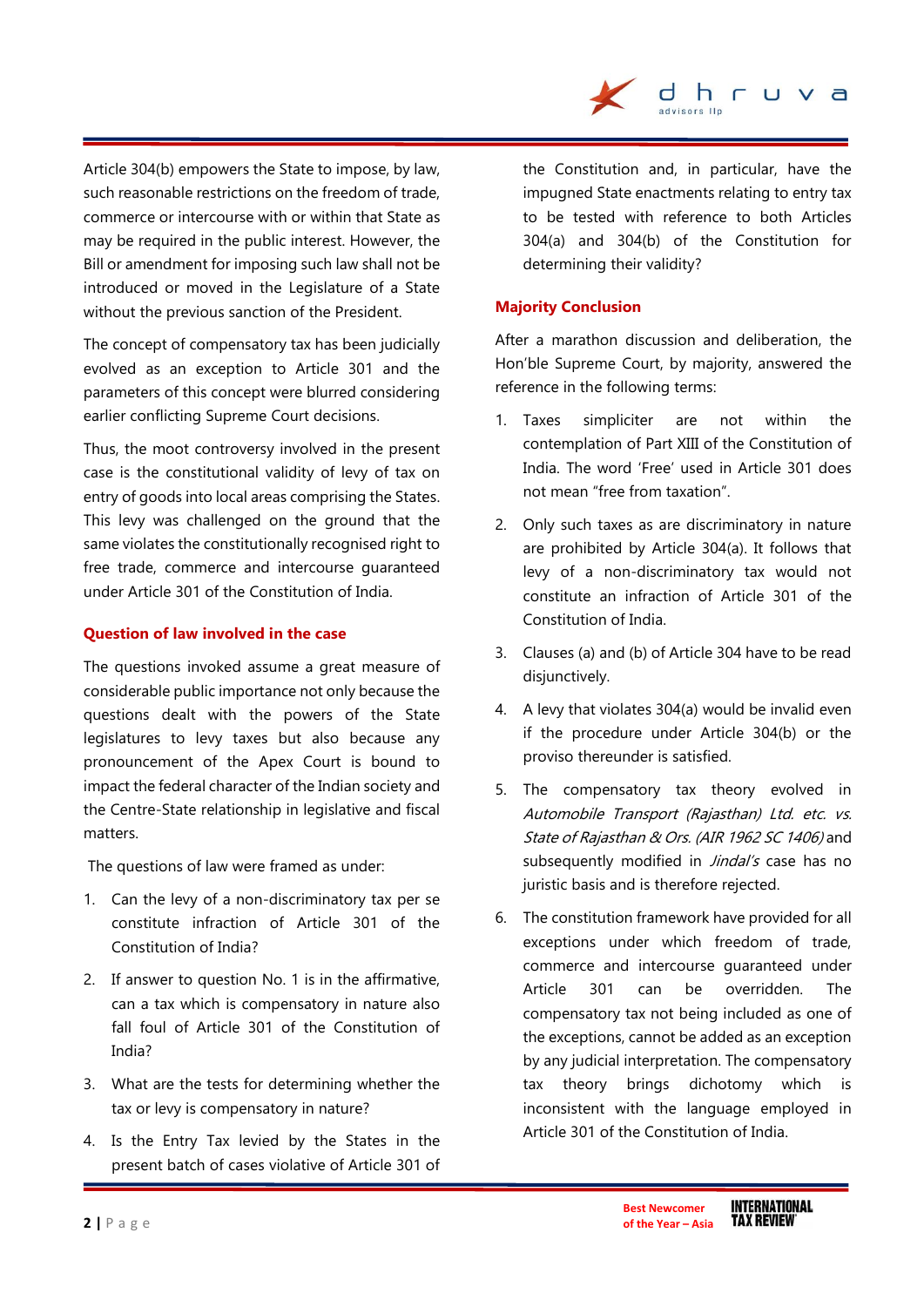

- 7. A tax on entry of goods into a local area for use, sale or consumption therein is permissible although similar goods are not produced within the taxing state.
- 8. Article 304(a) lays emphasis on discrimination (of a hostile nature in the protectionist sense) and not on mere differentiation. Therefore, incentives, set-offs etc. granted to a specified class of dealers for a limited period, in a nonhostile manner, with a view to develop economically backward areas would not violate Article 304(a). The question whether the levies in the present case indeed satisfy this test is left to be determined by the regular benches hearing the matters.
- 9. States are well within their right to design their fiscal legislations to ensure that the tax burden on goods imported from other States and goods produced within the State receive equal treatment. Such measures if taken would not contravene Article 304(a) of the Constitution. The question whether the levies in the present case indeed satisfy this test is left to be determined by the regular benches hearing the matters.
- 10. The questions whether the entire State can be notified as a local area and whether entry tax can be levied on goods entering the landmass of India from another country are left open to be determined in appropriate proceedings.

#### **Dhruva Comments**

Levy of entry tax could be considered to be amongst the most litigious taxation levy in India. This levy has seen challenges before various High Courts as well as Supreme Court, more specifically before the Constitutional Benches of the Supreme Court.

This ruling which has been delivered by the constitutional bench finally puts at rest the raging controversy over certain issues like whether levy of entry tax is violative of freedom of trade, commerce and intercourse and whether such levies need to satisfy the test of compensatory character. This decision has concluded, by way of a majority, that any levy of entry tax which is non-discriminatory in character would not be violative of Article 301 and 304(a) of the Constitution of India. The jury is still out on whether the impugned enactments pass the test of non-discrimination as the same would be decided by the regular bench. Several elements like eligibility to claim set-off, payment of central sales tax etc could play an important role in arriving at conclusion of non-discriminatory character which would be examined by the regular bench.

Also, the majority decision has left several other questions like what would constitute local area, whether the levy would apply on imports etc open and therefore, the same is yet to achieve finality. Although Hon'ble Justice R. Banumathi while delivering a separate concurring judgment also commented upon the following issues - 'local area' could constitute entire state and entry tax can be levied on goods imported from out of India. Whereas Hon'ble Justice DR D Y Chandrachud differed on the issue of what constitutes a 'local area' and opined that the same cannot be extended to mean the entire State. Since, the above issues have not been decided by the majority, the last word on this subject could also mean another round of litigations.

The current framework of levy of central sales tax and upholding of power to levy Entry tax, subject to it being non-discriminatory, by States essentially implies that we are living in a tax environment where the origin based as well as destination based consumption tax co-exist! Replacement by Goods and Services tax ('GST') laws would ensure there is a single framework i.e. destination based consumption tax.

Going forward, entry tax would be subsumed under GST. Hence the validity of levy may not have considerable implications under the GST regime. However, the principles and observations discussed in the judgment may still have significant bearing on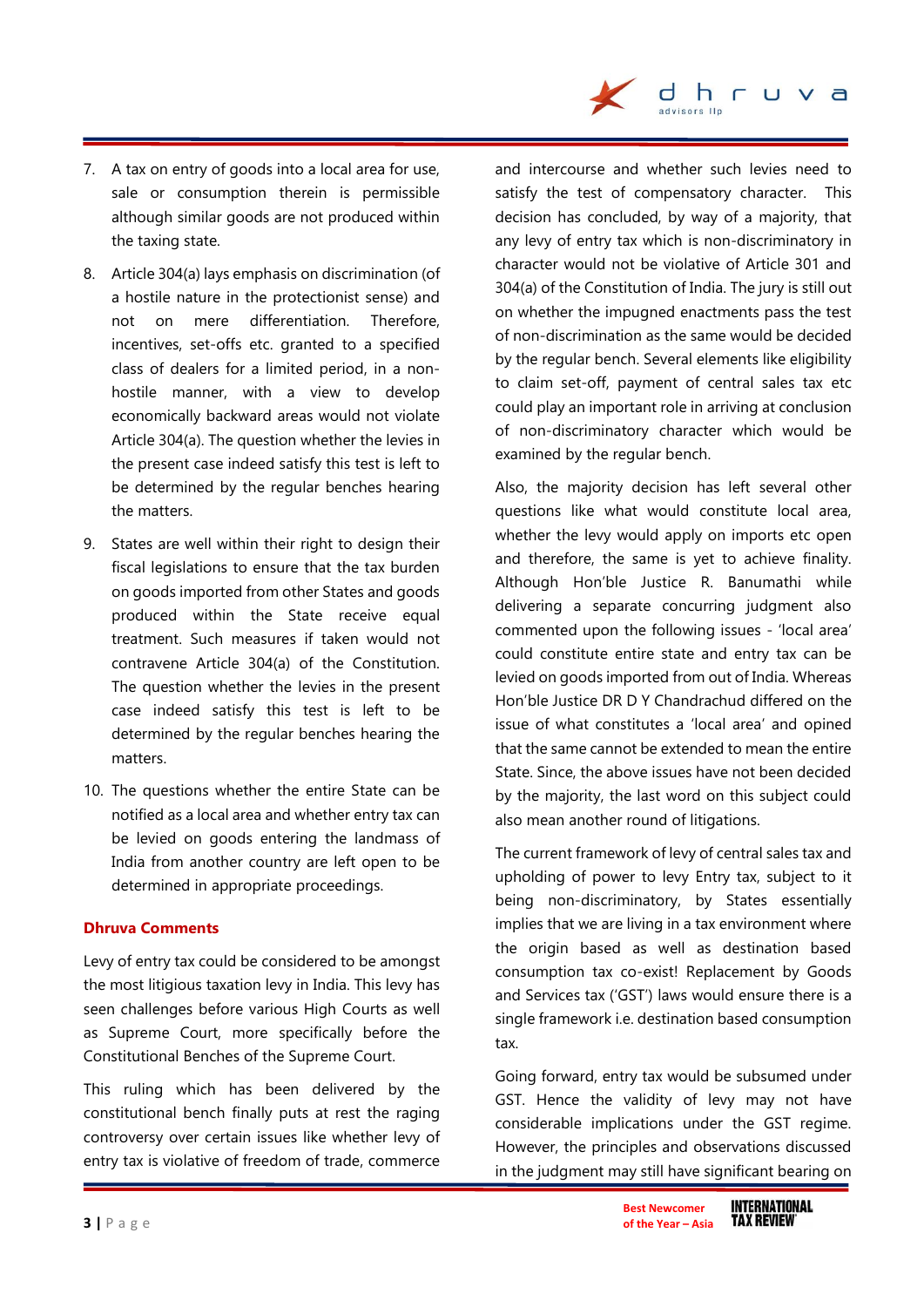

discussions concerning constitutional power of the States. Also, if it is ultimately held that the current entry tax laws pass the test of it being nondiscriminatory, companies could be saddled with huge liabilities pertaining to the past periods. The strategy to deal with such situations under the GST regime therefore assumes great significance.